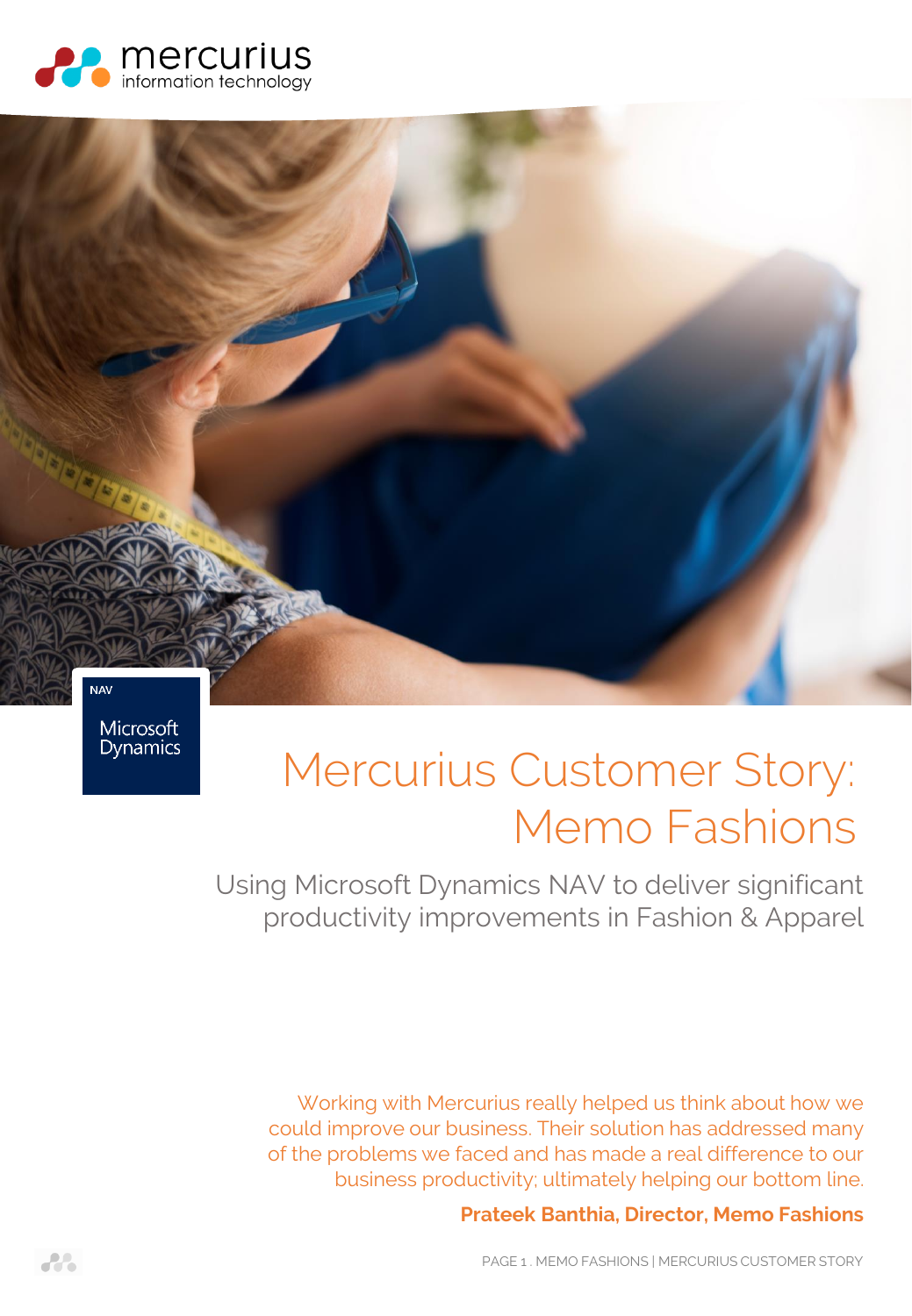

# Our Client

Memo Fashions is a global brand whose key business competitive differentiator is being able to go from design to product in 10 weeks or less.

To do this they needed a business system capable of providing a highly optimised process fit for the challenges of their industry.

# Industry Solution

With our knowledge and experience of the Fashion industry, coupled with more than 10 years expertise in a wide range of enterprise and SME businesses, we were able to offer an industry solution which addressed both generic and industry-specific critical success factors, resulting in a solution delivering great productivity improvements.

#### THE CHALL ENGE

#### **Slow response times, duplication of efforts and unnecessary overheads.**

An ageing legacy solution with many external workarounds which could not offer an integrated end-toend solution able to cope with the modern day challenges of the Fashion & Apparel business.

## THE SOLUTION

#### **An industry-based solution developed by Mercurius IT and built on Microsoft Dynamics NAV.**

By using an industry-tailored solution, Memo Fashions was able to address key challenges with improvements across the whole enterprise.

Manual processes and disparate systems were all mapped into and directly replaced using Microsoft Dynamics NAV 2015—tailored to the unique requirements of the industry.

# THE RESULTS

#### **A completely integrated solution encompassing all business transactions, aligned to industry demands.**

Users now work on one system which provides all the information they require in one place, at one time and with a single version of truth, improving end to end business processes and increasing overall organisational productivity.

With easy access to their key transactions and information, users can now respond to customer demands much more quickly. In turn, this has led to a better service and increases in customer satisfaction

### **BENEFITS**

- $\oslash$  Increased efficiency
- $\odot$  Enhanced overall business productivity
- $\odot$  Faster, clearer and more concise information
- $\odot$  Better, more informed decision making
- $\oslash$  Better service and improved customer satisfaction